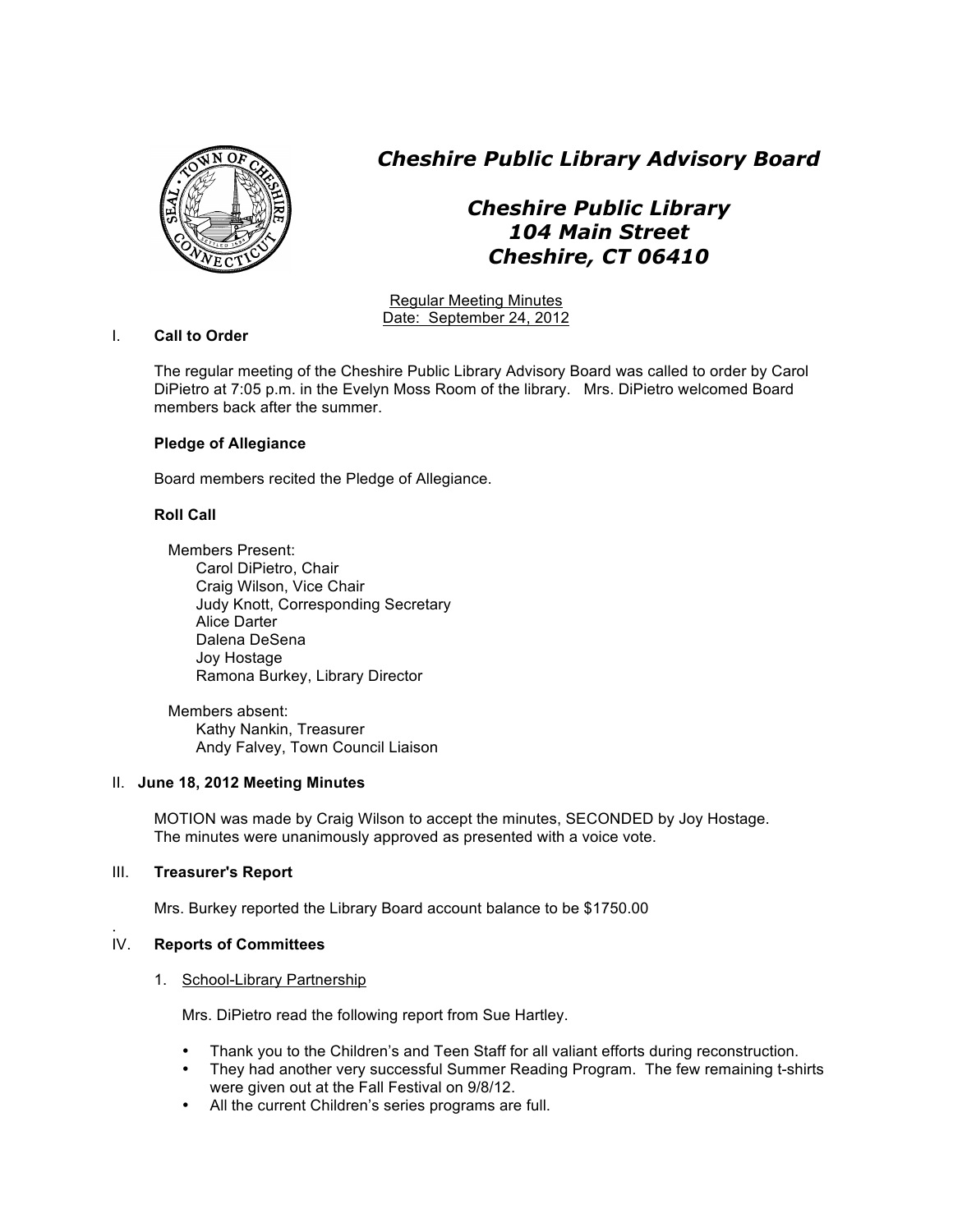- Upcoming Programs:
	- *PJ Story time*: One Tuesday night monthly at 6:30pm
	- *Dog Tales*: The following Saturdays at 2pm 10/6/12, 11/10/12, and 12/8/12
	- *Halloween Read-Along* with the Future Educators of America: Wednesday, 10/10/12 from 3:30-4:30pm
	- *Pumpkin Painting Festival with Kim Larkin*: Saturday, 10/13/12 from 10:30-11:30am. Bring your own pumpkin and enjoy other seasonal crafts.
	- *Avengers* movie: Saturday, 10/13/12 at 2:00pm
	- *Halloween Story time and Parade*: Wednesday, 10/17/12 at 3:30pm
	- CT Ghost Hunters present *"Your Paranormal C*T" on Monday, 10/29/12 at 7:00pm
	- $\triangleright$  Teen programs are starting up again, including Anime Club, Older Anime Club, Teen Games and more.

## 2. Funding Resources

No report.

3. Strategic Plan:

Mrs. Burkey reported the Strategic Planning committee met just prior to this meeting. They are ready to start working on action steps.

# V. **Communications**

Mrs. DiPietro has received emails and mailings from various organizations, including: United for Libraries (formerly names ALTAFF-Association of Library Trustees, Advocates, Friends and Foundations); ALA; ALTA; FFTR; PLA; ACLB Trustee Talk; and Booklistonline (part of ALA).

 The ACLB (Association of CT Library Boards), in conjunction with the CT State Library is presenting the 2012 Trustee Leadership Conference: *Preparing your Board for the Future,* on Thursday, October 25 $\mathsf{m}$ , 2012 at the Gray Conference Center at University of Hartford. The program starts at 9:15am. Cost for ACLB members is \$25. The cost to attend this conference is in the Library Budget. Mrs. DiPietro reported this is usually a very educational conference. Please let Mrs. Burkey know by October  $4<sup>th</sup>$  if you are interested in attending this event.

## VI. **Report of the Chair –** Carol DiPietro

Mrs. DiPietro shared the following newspaper articles:

- From the *New Haven Register:* In a 9/8/12 article by Bridget Albert entitled "Libraries, businesses team up to offer discounts in Orange," the Case Memorial Library has teamed up with 35 businesses for customers who show their library cards to receive discounts In celebration of National Library Card sign up month. More information can be found at www.casememoriallibrary.org.
- From the Waterbury *Republican-American:* In a 9/9/12 article by Chris Gardner entitled "Agreement reached on gifts" about the \$1.8 million donation received by the Southbury Library, CT state law requires the Town Treasurer to receive, hold and manage money donated to the Library. The Library retains the right to decide how the money from endowment income or gifts can be spent.
- From the *New Haven Register,* an article by Susan Misur entitled "Libraries adapting to digital world."
- From the *Tourist News* in Maine*,* the Springvale Public Library is holding a "*Brews for Books"* fundraiser event on 9/21/12.
- Hillel Italie of the *Associated Press* reported on a study from The Pew Research Center in an article entitled "E-book library borrowing takes slow pace."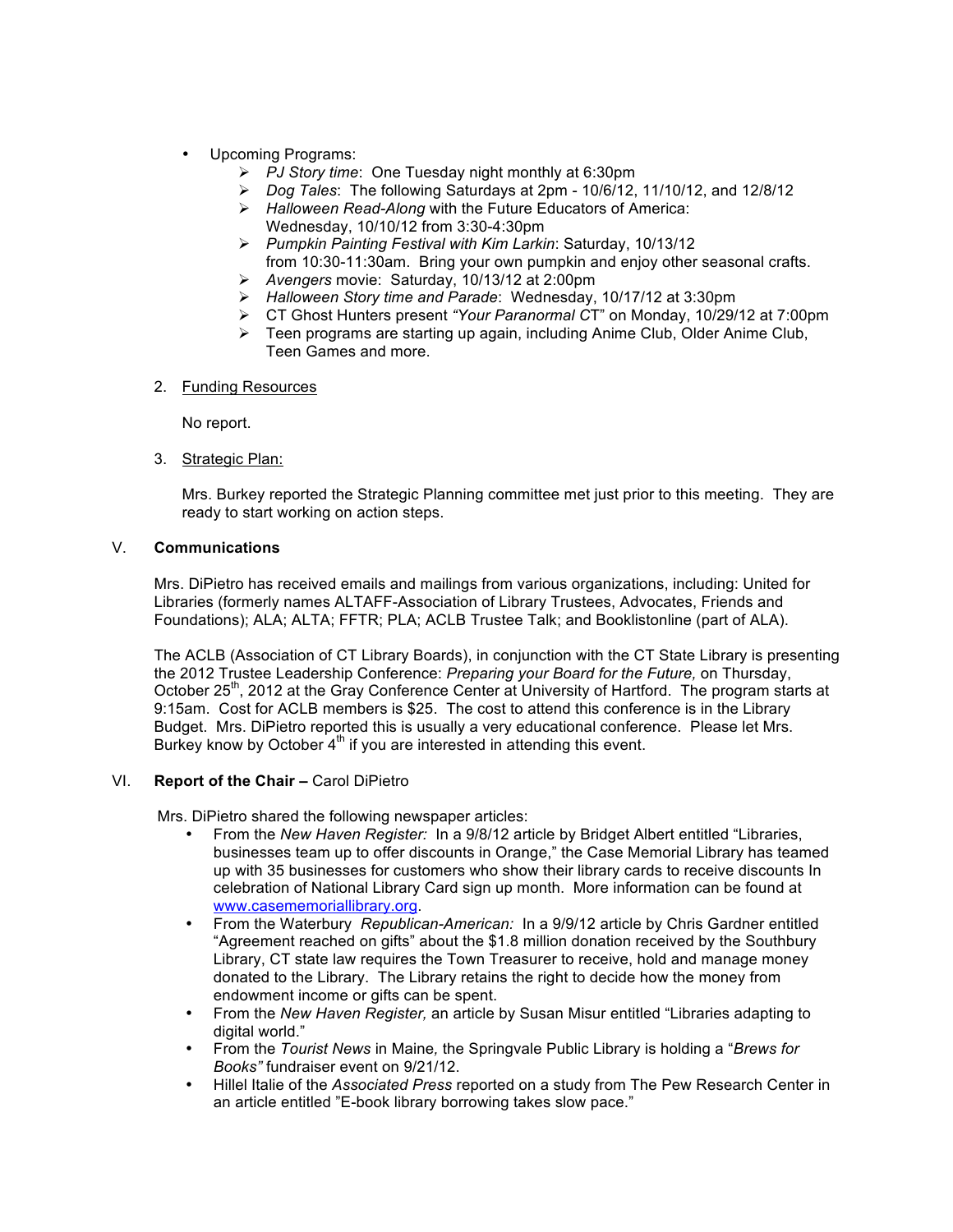## VII. **Report of the Library Director –** Ramona Burkey

#### See attached report.

#### Technology

We cut over to our new fiber optic Internet connection on Thursday 9/13/12. Since then, we have seen up to a 40-fold increase in download speeds, which will be reinforced when Library Connection, Inc. (our computer consortium) is able to upgrade their firewall and associated network equipment. Our self-checkouts are well utilized; we are averaging over 60% self-check after just three months of use. We have implemented credit/debit payment of fines at the self-checks and at the staff station in the lobby. More than half of the money taken in at the self-checks now comes from credit/debit cards. We will be installing software later this year to manage patron signups for Internet computers; that software will also manage and release patrons' print jobs after payment. We intend to free up professional reference librarians' time, much of which is currently spent policing Internet signups and taking in dimes and quarters for printing. Instead, we will use their considerable expertise to provide better one-on-one customer service when answering reference or reader's advisory questions, performing outreach, hosting educational programs, and strengthening our ties to the business community.

#### Programs and Services

For fiscal year 2012, which ended on June 30, circulation was down 9.3% from fiscal year 2011, in part because we were closed for nearly three weeks due to bad weather and construction between 7/1/2011 and 6/30/2012. Our summer reading program, "Dream Big: Read," drew more than 800 registrants; 378 of whom finished the program. Several staff members, library board members, and Friends of the Library joined me at the library's booth at the Fall Festival on September 8, despite "iffy" weather. New databases are now available free to our patrons: Consumer Reports; Morningstar Investment Research Center; Muzzy (language learning for children); and Transparent Learning (language learning for adults). The Children's Dept. is looking into developing/modifying story times/programs to accommodate the children with autism and/or sensory deprivation needs.

Don't miss these upcoming events (more info and registration at cheshirelibrary.org):

- Mystery Book Club: Lisa Scottoline's Look Again Tuesday 9/25 at 7:00 p.m.
- "Stowe and Twain: Effecting Social Change" Thursday 9/27 at 7:00 p.m.
- "Exploring Entrepreneurship" workshop (Women's Business Development Council) 10/9 at 6pm.
- Cheshire Cats Classics Book Club: Leo Tolstoy's War and Peace Wednesday 10/10 at 7:00
- The College Maze: Financial Aid" Thursday 10/18 at 7:00 p.m.
- $\triangleright$  Friends of the Library Book Sale 10/25-10/27. Members-only preview night 10/24.
- $\triangleright$  The library will be closed on Monday, October 8 for Columbus Day.

Cookbooks containing recipes from the Library staff, Board, and Friends are available checkout desk for \$10.

#### Personnel

We are still in negotiations with the union on a successor bargaining unit agreement. I will attend the

Town Council Personnel Committee meeting on the evening of September 24 to discuss the status of negotiations. A committee of Union and management staff members is in the process of reviewing all bargaining unit job descriptions. Library and other town staff have received annual training in Blood borne Pathogens over the past two weeks.

#### Budget

Congratulations to staff member Jennifer Bartlett, who successfully wrote a \$500 NEH Civil War 150/Library of America grant for Cheshire Public Library programming to commemorate the 150th anniversary of the Civil War. Look for that programming to begin in November.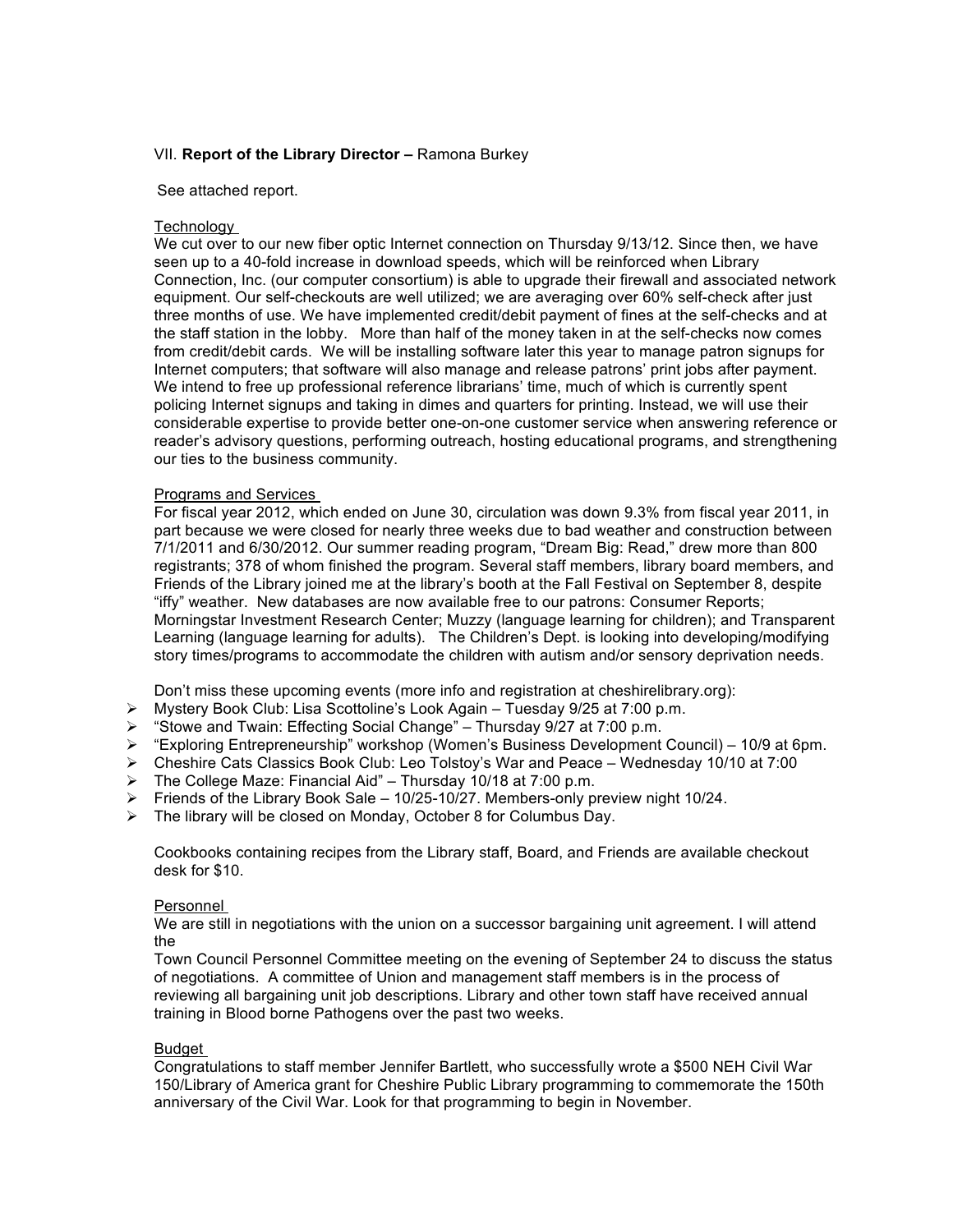### Buildings and Grounds

Our construction project went very well, and we have received many positive comments about the new look of the Main Level of the library. New shelving and tables/chairs in the Teen Room were installed on 9/14. Our coffee kiosk is well used and will undoubtedly get more use as the weather gets cooler. We are still finishing up some minor projects, shifting some collections, etc. as we get used to the new space and setup. We even have a new Lobby Committee, which is working on making the appearance and flow of the new lobby the very best it can be, within our current space and budget limitations. I had a thorough canine inspection of the library for bedbugs on Saturday, August 25. No problems were detected. NOTE: There is an AED (Automated External Defibrillator) mounted on the wall by the restrooms.

#### Policies and Planning

We have reinstituted our Customer Satisfaction and Feedback survey, both on our website and in paper form at each service desk. The Strategic Planning Committee of the Library Advisory Board met at 6:00 p.m. on September 24, 2012 to discuss the library's mission/vision statements and next steps in the strategic planning process.

#### Other/Meetings

Since the June library board meeting I have attended innumerable meetings related to construction, bargaining unit contract negotiations, our library computer consortium, library technology, library and

town staff meetings, and more. I am no longer the chair of the Finance Committee of Library Connection, but I have agreed to serve on the board of the Connecticut Library Consortium, of which our library is a member. Mrs. Burkey also distributed a draft of her annual report to the Town, and the Library flyer distributed at the Fall Festival.

#### IX. **Unfinished Business**

At the June 18, 2012 meeting, Mrs. DiPietro distributed a draft of the Library Board meeting dates for 2013: Jan. 28, Feb. 25, Mar. 18, Apr. 22, May 20, June 17, July and August if needed, Sept. 16, Oct. 21, Nov. 18, and Dec. 16.

MOTION was made by Craig Wilson to accept the 2013 meeting dates as presented, SECONDED by Judy Knott. The 2013 meeting dates were unanimously approved as presented by voice vote.

# X. **New Business**

 Mrs. Hostage attended a recent State Library meeting, which is sponsoring Fire Prevention Month, funded by a grant. She also commented that yesterday's concert at the Cheshire Public Library was excellent. Mrs. Hostage shared an article dated 8/18/12 from the *Hartford Courant* entitled"Bedbugs Found at Main Library" in Hamden.

 In response to a question, Mrs. Burkey stated that the *Victorian Lady* will visit the Cheshire Public Library on 11/15/12. This program is always well received and well attended.

# X. **Adjournment**

 MOTION to adjourn was made by Craig Wilson and SECONDED by Dalena DeSena. The meeting was adjourned at 7:44 p.m.

The next regular meeting of the Cheshire Public Library Advisory Board will be held on Monday, October 15, 2012, 7:00 p.m., in the Evelyn Moss Room of the Cheshire Public Library.